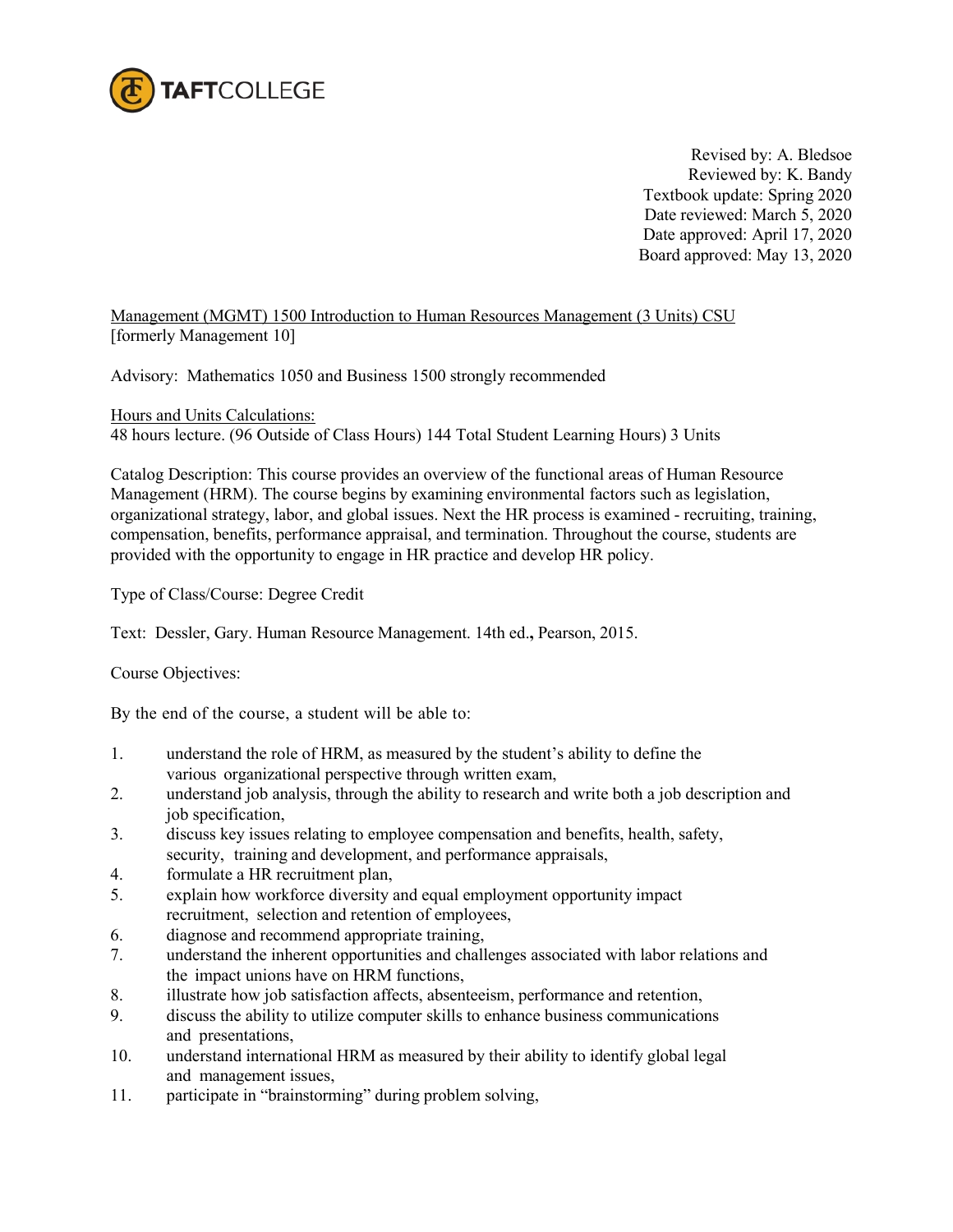

- 12. prepare financial analysis for HRM planning and budgeting, and
- 13. present and defend case study solutions.

Course Scope, and Content**:**

| Unit I   | Introduction to Human Resource Management (HRM)<br>A. Understand the role of HRM through various organizational perspectives<br>B. Equal opportunity and the law<br>C. HRM strategy and analysis                                                                                                      |
|----------|-------------------------------------------------------------------------------------------------------------------------------------------------------------------------------------------------------------------------------------------------------------------------------------------------------|
| Unit II  | Recruitment, Placement, and Talent Management<br>A. Job analysis and the talent management process<br>B. Personnel planning and recruiting<br>C. Employee testing and selection<br>D. Interviewing Candidates                                                                                         |
| Unit III | Training and Development<br>A. Training and developing employees<br>B. Performance management and appraisal<br>C. Managing employee retention, engagement, and careers                                                                                                                                |
| Unit IV  | Compensation<br>A. Establishing strategic pay plans<br>B. Pay for performance and financial incentives<br>C. Benefits and services                                                                                                                                                                    |
| Unit V   | Enrichment Topics in Human Resource Management<br>A. Examine ethics, employee rights, and discipline systems<br>B. Labor relations and collective bargaining<br>C. Employee safety and health<br>D. Managing global human resources<br>E. Managing human resources in small and entrepreneurial firms |

Learning Activities Required Outside of Class:

The students in this class will spend a minimum of 6 hours per week outside regular class time doing the following:

- 1. Studying class notes
- 2. Completing required reading
- 3. Developing theoretical concepts through projects
- 4. Constructing managerial models, cases, and scenarios

## Methods of Instruction:

- 1. Lectures<br>2. Multimed
- 2. Multimedia presentations
- 3. Demonstrations
- 4. Group explorations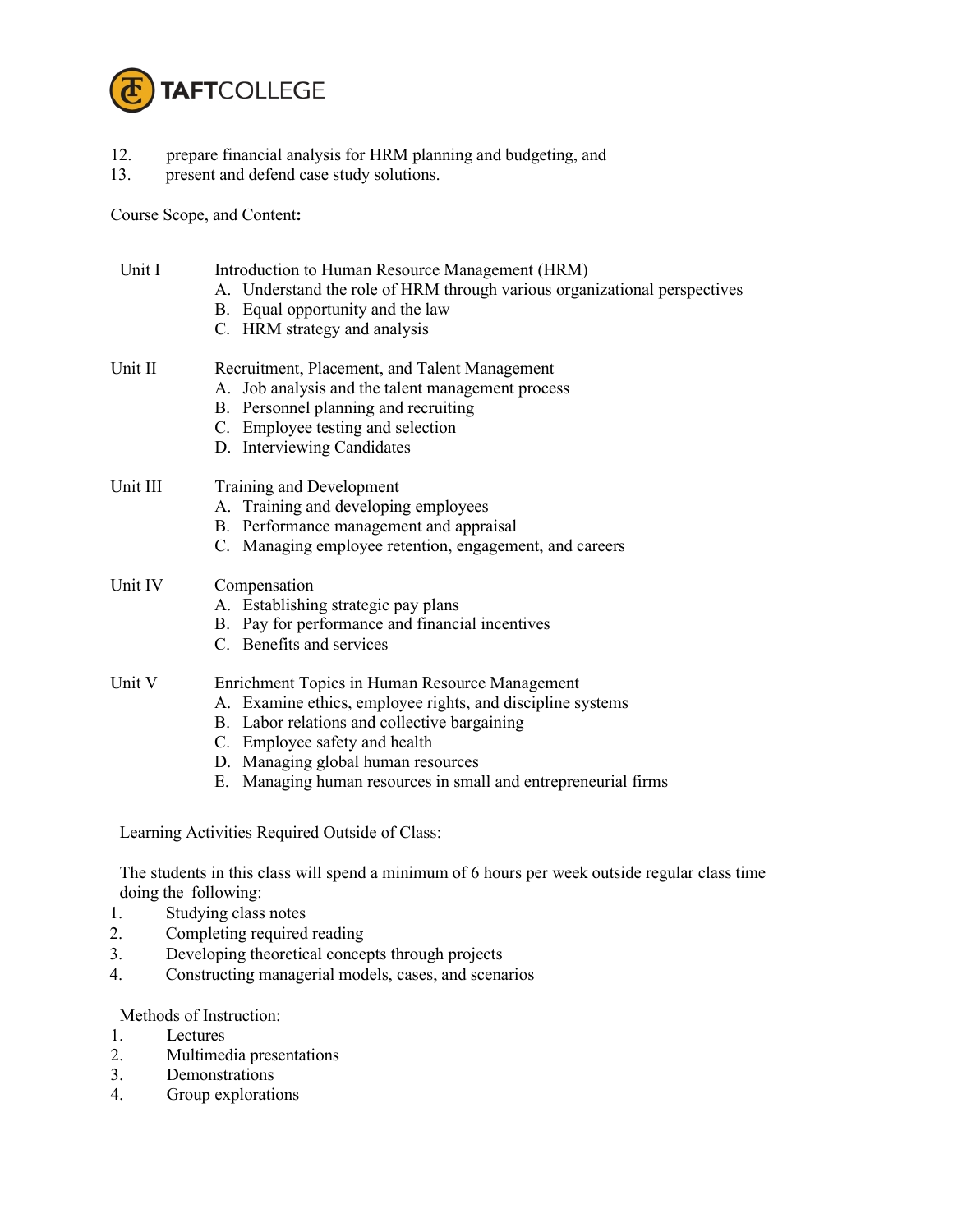

5. Case studies and scenarios

Methods of Evaluation:

- 1. Writing assignments, including:
	- a. written homework from chapters
	- b. group reports
	- c. topic paper written under American Psychological Association (APA) style guide
	- d. chapter critical analysis reflections
	- e. case studies
	- f. scenarios
	- g. simulations
- 2. Problem-solving demonstrations, including:
	- a. exams
	- b. homework problems
	- c. laboratory reports
	- d. case study recommendations and solutions
- 3. Other summative examinations using combinations of:
	- a. multiple choice questions
	- b. matching items
	- c. true/false questions
	- d. short answer questions
	- e. fill in the blank responses
- 4. Participation including:
	- a. role-playing and group activities
	- b. oral presentations and demonstrations
	- c. discussion responses
	- d. scenario reflections
- 5. Projects including:
	- a. multimedia presentations
	- b. business scenario responses
	- c. action plans
	- d. formal written reports
	- e. portfolios
	- f. community service projects
	- g. building new case studies

## Supplemental Data:

| TOP Code:                 | 050630: Management Development and Sup |
|---------------------------|----------------------------------------|
| <b>SAM Priority Code:</b> | C: Clearly Occupational                |